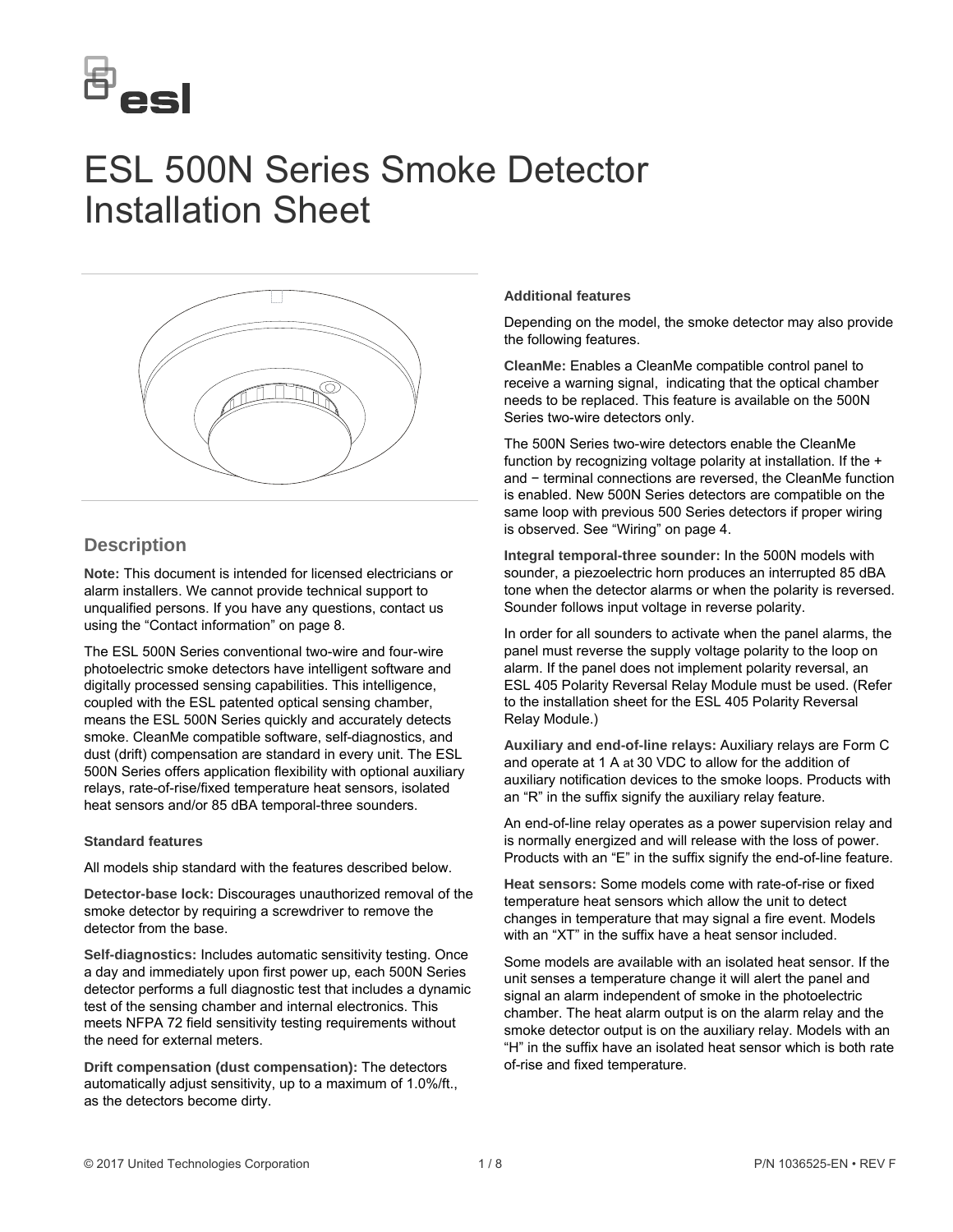# **Compatibility**

Please refer to the *ESL Compatibility Index* for a complete listing of control panels and proper identifiers. For a copy of the compatibility index, see "Contact information" on page 8. Remember, four-wire smoke detectors do not require a compatibility listing.

# **Selecting a location**

Selecting a suitable location is critical to the operation of smoke detectors. This equipment should be installed in accordance with NFPA 72. Figure 1 shows required and additional locations.

## **Figure 1: Detector location**



- (2) Kitchen (5) TV Room
- (3) Living Room (6) Basement
- **C** Required smoke detectors
- $\otimes$  Additional alarms required for new construction

**Where to locate the required smoke detectors in existing construction.** The major threat from fire in a family living unit occurs at night when everyone is asleep. The principal threat to persons in sleeping areas comes from fires in the remainder of the unit. Therefore, a smoke detector is best located between the bedroom areas and the rest of the unit. In units with only one bedroom area on one floor, the smoke detector should be located as shown in Figure 1-A.

In family living units with more than one bedroom area or with more than one floor, more than one smoke detector is required, as shown in Figure 1-B.

In addition to smoke detectors outside of the sleeping areas, the installation of a smoke detector on each additional story of the family living unit, including the basement, is required. These installations are shown in Figure 1-C. The living area

smoke detector should be installed in the living room or near the stairway to the upper level, or in both locations. The basement smoke detector should be installed in close proximity to the stairway leading to the floor above. Where installed on an open-joisted ceiling, the alarm should be placed on the bottom of the joists. The alarm should be positioned relative to the stairway to intercept smoke coming from a fire in the basement before the smoke enters the stairway.

**Where to locate the required smoke detectors in new construction.** All of the smoke detectors specified for existing construction are required and, in addition, a smoke detector is required in each bedroom.

**Are more smoke detectors desirable?** The required number of smoke detectors might not provide reliable early warning protection for those areas separated by a door from the areas protected by the required smoke detectors. For this reason, it is recommended that the householder consider the use of additional smoke detectors for those areas for increased protection. The additional areas include the basement, bedrooms, dining room, furnace room, utility room, and hallways not protected by the required smoke detectors. The installation of smoke detectors in kitchens, attics (finished or unfinished), or garages is not normally recommended, as these locations occasionally experience conditions that can result in improper operation.

**Note:** Regulations pertaining to smoke detector installation vary from state to state. For more information, contact your local fire department or local authority having jurisdiction.

**Additional considerations.** In addition to NFPA 72, use the following location guidelines to optimize performance and reduce the chance of false alarms from the detector:

- Locate ceiling-mounted smoke detectors in the center of a room or hallway at least 4 in. (10 cm) from any walls or partitions.
- Locate wall-mounted smoke detectors so the top of the alarm is 4 to 12 in. (10 to 31 cm) below the ceiling.
- *Do not* locate detectors in or near bathrooms or kitchens.
- Locate smoke alarms in a suitable environment with temperature and humidity as defined in "Specifications" on page 8.
- Locate smoke detectors away from air conditioners, heating registers, and any other ventilation source that may interfere with smoke entering the alarm.
- Mount smoke detectors on a firm, permanent surface.

## **Installing the detector**

All wiring must conform to the National Electric Code (NEC) and/or local codes having jurisdiction. Use 12 to 24 AWG (16 to 22 AWG recommended) wire to install the detector.

- 1. If you are using the detector-base lock, remove the detector knockout and break off the tab on the mounting base. See Figure 2.
- 2. Remove the red plastic cover from the detector. The detector is shipped with a cover for protection against construction site dust.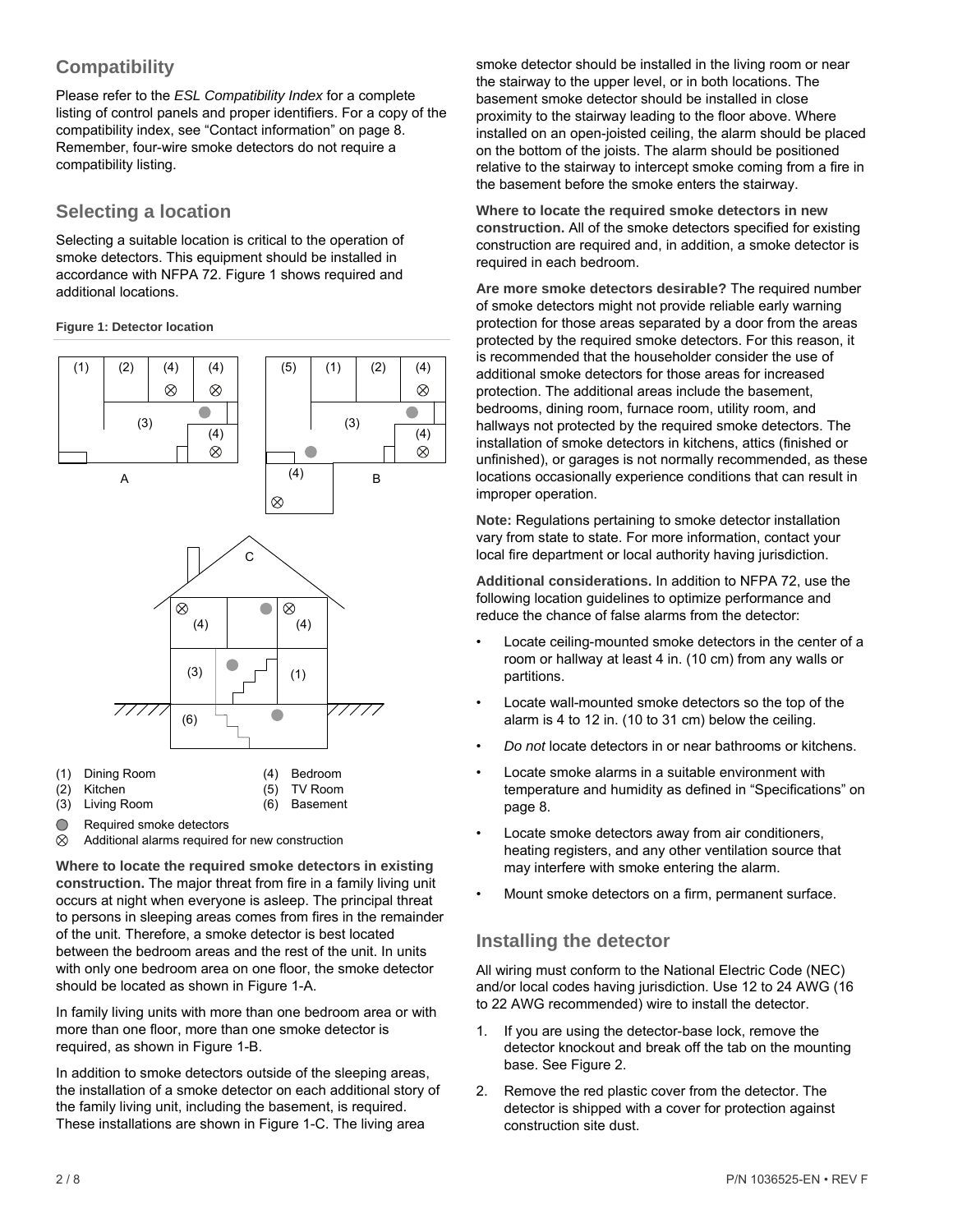- 3. Run system wiring to the detector location and mount electrical boxes if necessary. The detector fits standard single-gang boxes and 3-1/2 in. and 4 in. round ceiling boxes.
- 4. Line up and attach the mounting base to the electrical box, wall, or ceiling using the screws provided. Use wall anchors if necessary. See Figure 3.
- 5. Strip the system wires and connect them to the appropriate terminals on the detector. See "Wiring" on page 4.
- 6. Attach the detector to the mounting base as follows:

a. Line up the raised tab on the side of the detector with the arrow on the mounting base. See Figure 4.

b. Insert the smoke detector into the base and turn clockwise approximately 15 degrees. It should snap firmly into place.

7. Apply power and test the detector. See "Smoke testing" on page 5.

#### **Figure 2: Detector-base lock**



**Figure 3: Detector installation** 



#### **Figure 4: Mounting**



## **Removing the detector**

**To remove the detector from the mounting base:** Grasp the detector and turn it counterclockwise approximately 15 degrees. The detector should snap off of the mounting base.

**To remove the detector from the mounting base when the detector-base lock is used:** Insert a small screwdriver into the locking tab slot on the side of the base and press in while simultaneously turning the detector counterclockwise 15 degrees. See Figure 5.

**Figure 5: Unlocking the detector** 

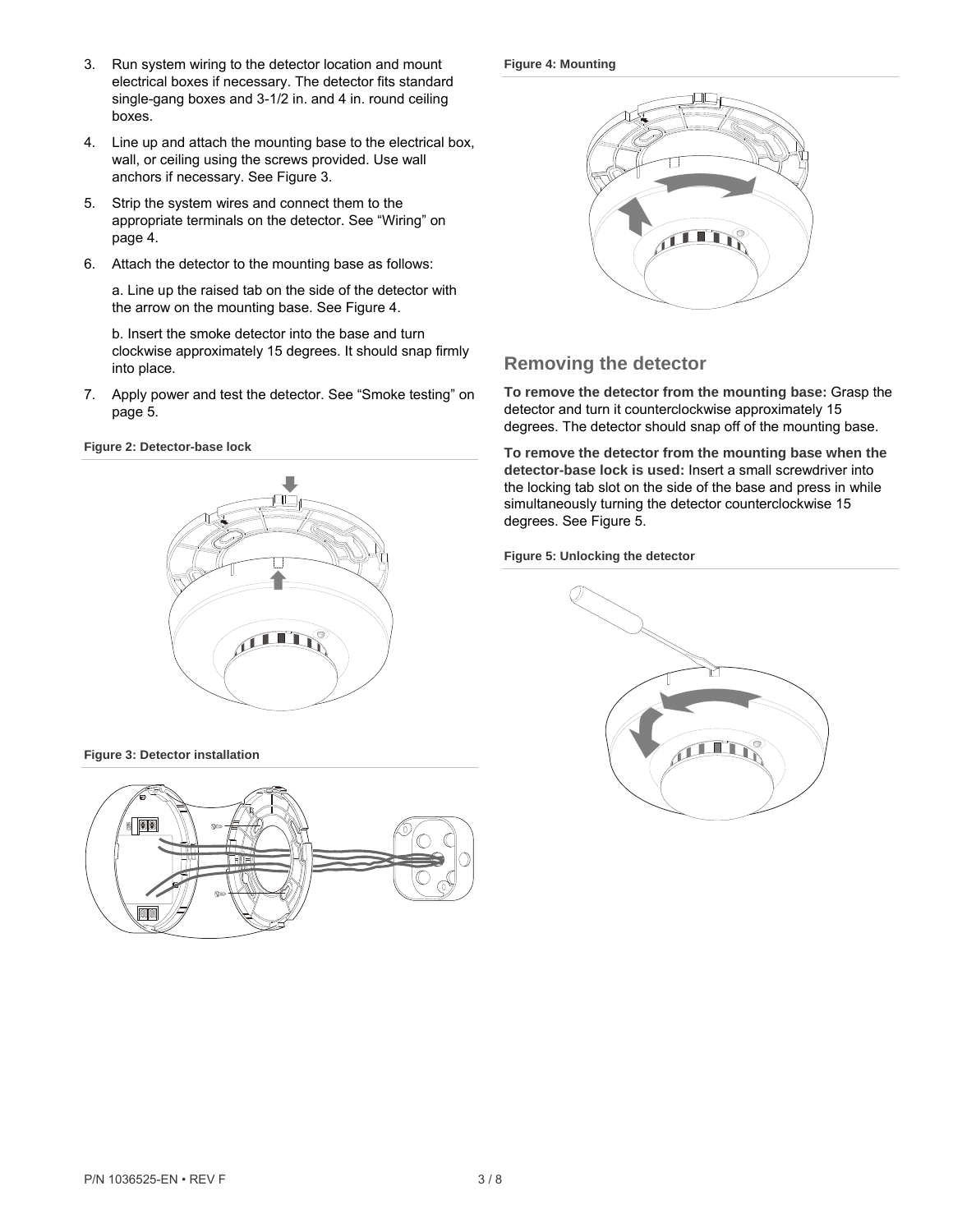# **Wiring**

### **Figure 6: 500N Series two-wire wiring**



**Caution:** Risk of system failure. The system may not operate if the detector is not connected to the control unit initiating device circuit as specified in the detector or control unit literature.

**Note:** The 500N Series two-wire detectors are polarity sensitive.

**Note:** CleanMe is enabled by wiring units in reverse polarity.

**Figure 7: 500N Series four-wire wiring** 



**Note:** The 500N Series four-wire detectors are not CleanMe compatible.

## **Figure 8: 500N series four-wire E model wiring**



**Note:** The 500N Series four-wire detectors are not CleanMe compatible.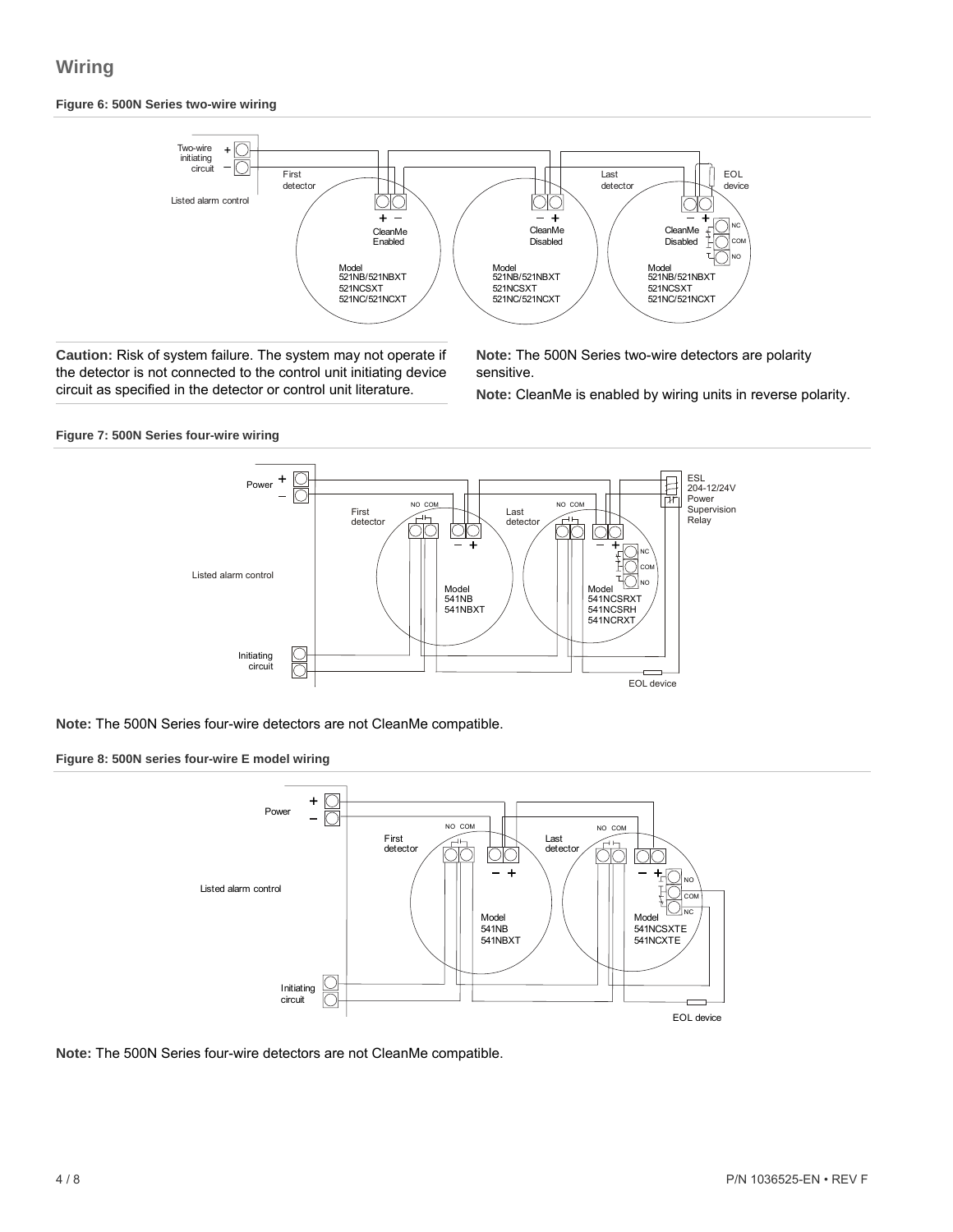# **Understanding the LED**

#### **Figure 9: Testing the detector**

The LED on the detector indicates the status of the detector as follows.

- Flashing every 9 seconds = Normal operation
- On = Detects smoke, sending an alarm
- Off or flashing once every 1.5 seconds = Trouble or maintenance is required. Test the detector. See "Sensitivity testing" below.

## **Smoke testing**

Smoke detectors should be tested in place annually using one of the following methods:

- Use Smoke! In A Can (P/N SM-200), a canned aerosol simulated smoke, and follow the directions on the can.
- Hold a smoldering punk or cotton wick close to the unit and gently direct the smoke into the detector for 20 seconds or until an alarm is indicated.

Be sure to extinguish the smoke source after testing!

The detector LED should stay on and an alarm should be indicated at the control panel. Use the system reset switch to reset the detector.

# **Sensitivity testing**

The detector provides a sensitivity test that allows you to check the detector sensitivity using a test magnet and the LED indicator on the detector as follows:

- 1. Hold the test magnet up to the raised TEST letters on the top of the detector for 2 seconds. See Figure 9. Once the test starts, the alarm LED flashes one to nine times.
- 2. Count the number of times the LED flashes and use the following table to determine the status of the detector sensitivity and what action to take, if any.

| <b>Flashes</b> | Indication                                 | <b>Action</b>                                                                                        |
|----------------|--------------------------------------------|------------------------------------------------------------------------------------------------------|
| $0$ to 1       | Unserviceable<br>hardware fault            | Reset and rerun the sensitivity test. If<br>the error persists, replace the unit.                    |
| $2$ to $3$     | Unit is becoming<br>insensitive            | Clean and reset the unit. Rerun the<br>sensitivity test. If the error persists,<br>replace the unit. |
| 4 to 7         | Unit is within normal<br>sensitivity range | N/A                                                                                                  |
| 8 to 9         | Unit is becoming<br>too sensitive          | Verify that the optical chamber is<br>snapped down securely. Clean the<br>unit.                      |

After the test:

- If the sensitivity is within limits and all other tests pass, the detector goes into alarm and must be reset from the control panel.
- If the sensitivity is not within limits or an unserviceable hardware fault has been detected, the detector LED flashes every 1.5 seconds until the detector is serviced.



## **Cleaning the detector**

Clean the detector cover with a dry or damp (water) cloth as needed to keep it free from dust and dirt.

When necessary, clean the detector interior and replace the optical chamber as follows:

- 1. Disconnect the alarm notification appliances, service release devices, and extinguishing systems.
- 2. Slide a flat-blade screwdriver into the slot on the detector cap and gently push the handle down to pry the cap up and off. See Figure 10.
- 3. Press in on the sides of the optical chamber and pull it up and away from the detector and discard. See Figure 11.
- 4. Use a vacuum to remove dust and dirt from the optical chamber base.
- 5. Line the new optical chamber up with the optical chamber base and snap it down into place.
- 6. Replace the detector cap as follows:
	- a. Line the tabs on the cap with the slots on the detector.

b. Insert the cap into the smoke detector and turn clockwise approximately 15 degrees. It should snap firmly into place.

- 7. Test the detector sensitivity (See "Sensitivity testing" above).
- 8. Reconnect all alarm notification appliances, service release devices and extinguishing systems.

**Note:** The control panel alarm and all auxiliary functions should be verified for a complete test of the system.

**Figure 10: Removing the detector cap** 

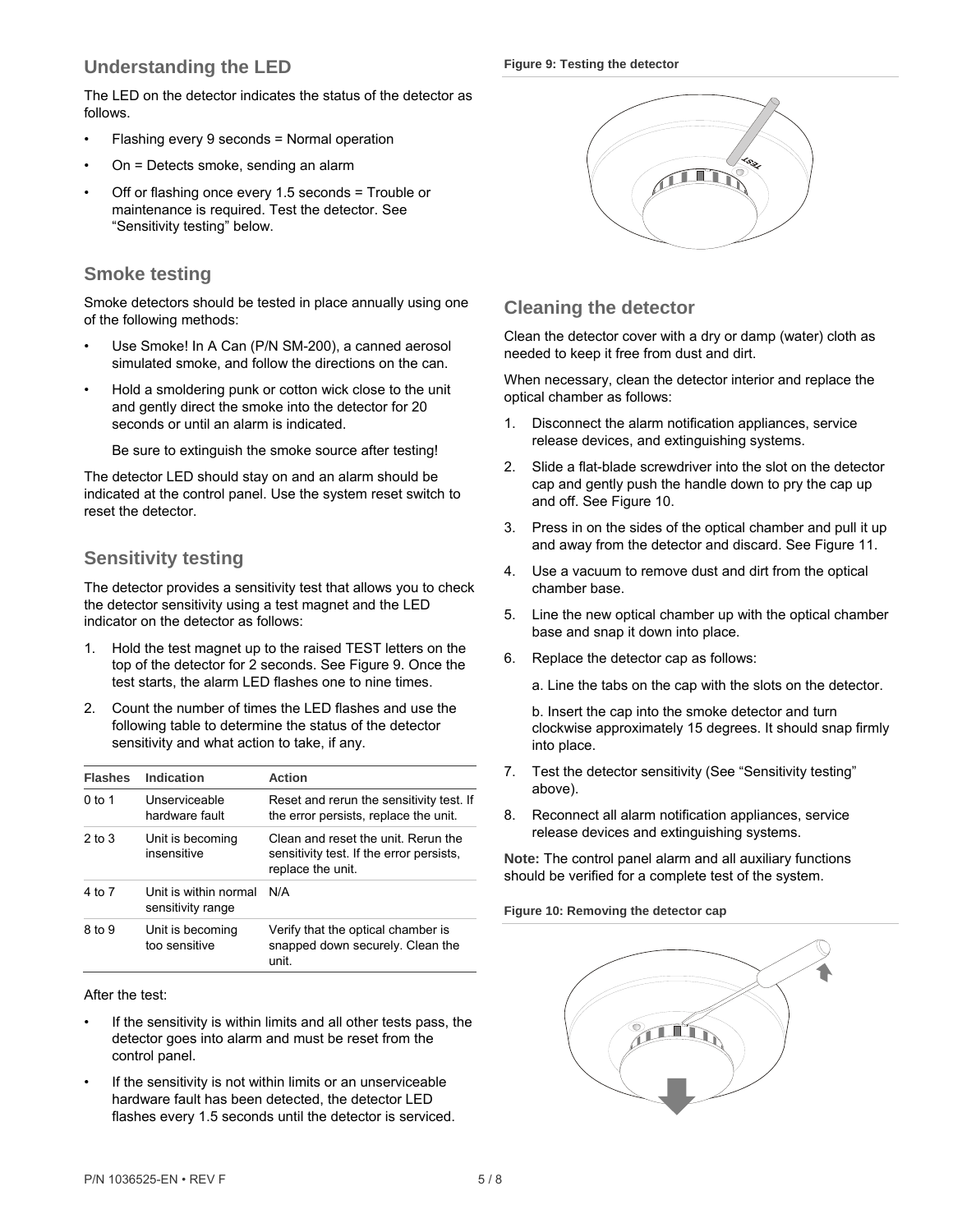**Figure 11: Removing the optical chamber** 



- (1) Optical chamber base
- (2) Optical chamber
- (3) Detector cap

## **Maintenance**

These smoke detectors are designed for easy field service and maintenance. When installed and used properly, they require minimal maintenance.

The smoke detector should be tested monthly. See "Sensitivity testing" and "Smoke testing" on page 5.

## **Fire prevention and escape**

The purpose of an early warning smoke detector is to detect the presence of fire in its early stages and sound an alarm giving the occupants time to exit the premises safely.

## **Avoid fire hazards**

No detection device can protect life in all situations. Therefore, safeguards should be taken to avoid potentially dangerous situations as follows:

- Do not smoke in bed.
- Do not leave children home alone.
- Never clean with flammable liquids such as gasoline.
- Properly store materials. Use general good housekeeping techniques to keep your home neat and tidy. A cluttered basement, attic, or other storage area invites fire.
- Use combustible materials and electrical appliances carefully and only for their intended uses.
- Do not overload electrical outlets.
- Do not store explosive and/or fast burning materials in your home.
- Even after proper precautions have been taken, fires can start. Be prepared.

#### **In case of fire**

In the event of a fire, do the following:

- Leave immediately. Don't stop to pack or search for valuables.
- In heavy smoke, hold your breath and stay low, crawl if necessary. The clearest air is usually near the floor.
- If you have to go through a closed door, carefully feel the door and doorknob to see if undue heat is present. If they seem cool, brace your foot against the bottom of the door with your hip against the door and one hand against the top edge. Open it slightly. If you feel a rush of hot air, slam the door quickly and latch it. Unvented fire tends to build up considerable pressure. Be sure all members of the household realize and understand this danger.
- Use your neighbor's phone or a street fire alarm box to call the fire department. The job of extinguishing the fire should be left to the professionals.

## **Be prepared**

Practice the following steps to prepare you and your family in the event of a fire:

- Perform fire drills regularly. Use them to assure recognition of an alarm signal.
- Draw a floor plan and show two exits from each room. It is important that children be instructed carefully, because they tend to hide in times of crisis.
- Establish one meeting place outside the home. Insist that everyone meet there during an alarm. This will eliminate the tragedy of someone reentering the house for a missing member who is actually safe.
- If you have children or physically challenged people residing in your household, use window decals to help emergency personnel identify the sleeping quarters of these individuals.

## **Limitations of smoke detectors**

**WARNING:** Risk of personal injury or death. Smoke detectors *cannot* provide warnings for fires resulting from explosions, smoking in bed or other furniture, ignition of flammable liquids, vapors, and gases, or children playing with matches or lighters. Failure to properly install, test, and maintain a smoke detector system may cause it to fail resulting in loss of life or property.

Smoke detectors are very reliable, but may not work under all conditions. No fire alarm provides total protection of life or property. Smoke detectors are not a substitute for life insurance.

**Smoke detectors require a source of power to work.** This smoke detector will not operate and the alarm will not sound if the detector is not installed properly.

**Smoke detectors may not be heard.** A sound sleeper or someone who has taken drugs or alcohol may not awaken if the detector is installed outside a bedroom. Closed or partially closed doors and distance can block sound. This detector is not designed for the hearing impaired.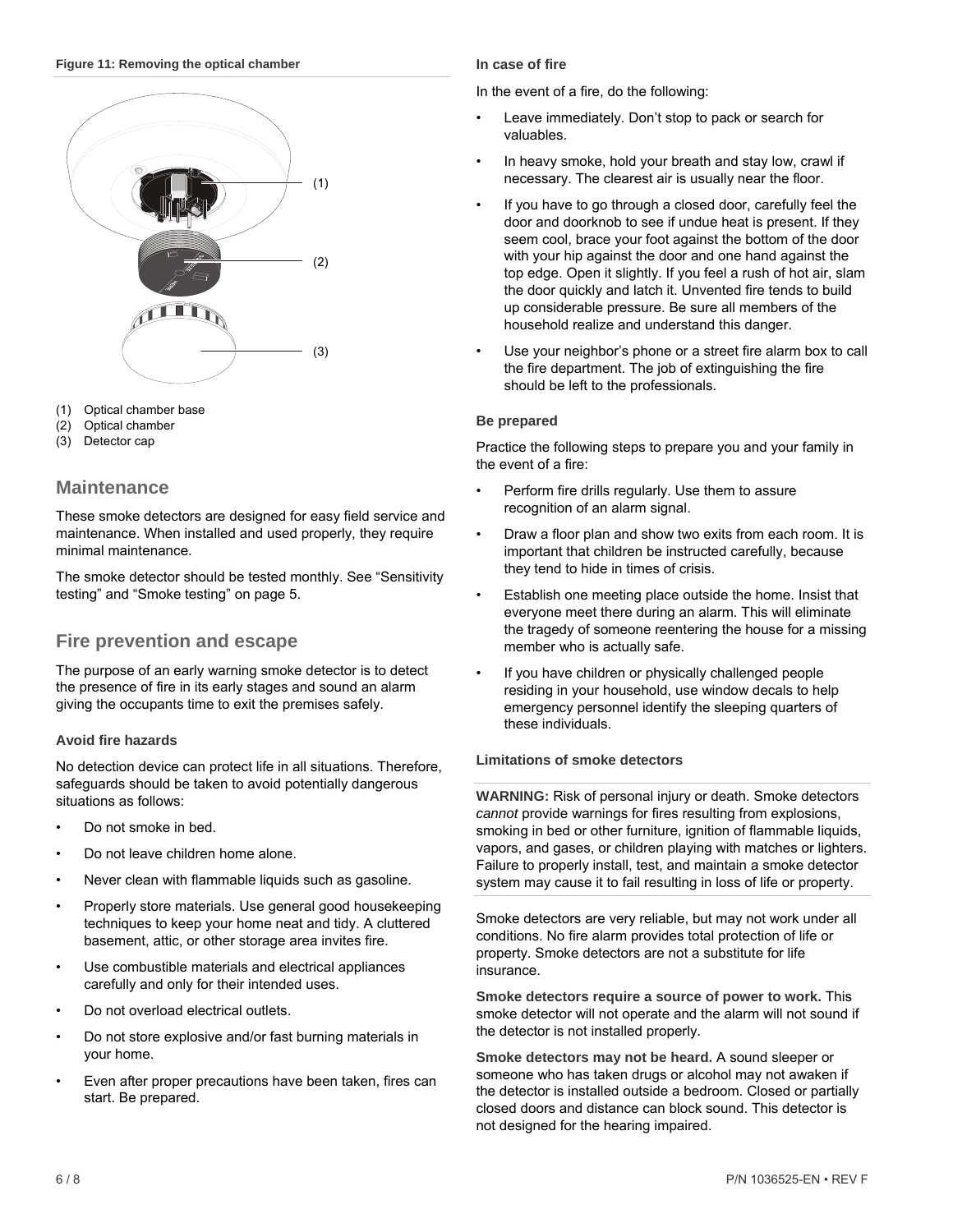**Smoke detectors may not always activate and provide warning early enough.** Smoke detectors only activate when enough smoke reaches the detector. If a fire starts in a chimney, wall, roof, on the other side of closed doors, or on a different level of the property, enough smoke may not reach the detector for it to alarm.

Smoke detectors are a significant help in reducing loss, injury, and even death. However, no matter how good a detection device is, nothing works perfectly under every circumstance and we must warn you that you cannot expect a smoke detector to ensure that you will never suffer any damage or injury.

Current studies have shown smoke detectors may not awaken all sleeping individuals. It is the responsibility of individuals in the household that are capable of assisting others to provide assistance to those who may not be awakened by the alarm sound, or to those who may be incapable of safely evacuating the area unassisted.

## **Model numbers**

**Figure 12: Model number codes** 



#### Features

| B 6.5 to 20 VDC operation for Two-wire devices  |
|-------------------------------------------------|
| B 6.5 to 33 VDC operation for Four-wire devices |
| C 8.5 to 33 VDC operation                       |

- E End-of-line relay
- H Isolated rate-of-rise and fixed temp. sensors
- R Auxiliary relay
- S 85 dBA sounder

XT Multiple criteria algorithm, rate-of-rise and fixed temp. sensors

## Style

N New style

#### Wiring

- 2 Two-wire
- 4 Four-wire

# **Product ordering**

| Model     | <b>Description</b>                                                                                                                                                     | Alarm<br>current (mA) | <b>Reverse</b><br>polarity (mA) |
|-----------|------------------------------------------------------------------------------------------------------------------------------------------------------------------------|-----------------------|---------------------------------|
| 521NB     | Two-wire, photoelectric, 6.5 to 20 VDC, S09A                                                                                                                           | 20                    |                                 |
| 521NBXT   | Two-wire, photoelectric, 6.5 to 20 VDC, fixed temperature and rate-of-rise heat, S09A                                                                                  | 20                    |                                 |
| 521NC     | Two-wire, photoelectric, 8.5 to 33 VDC, S10A                                                                                                                           | 20                    |                                 |
| 521NCXT   | Two-wire, photoelectric, 8.5 to 33 VDC, fixed temperature and rate-of-rise heat, S10A                                                                                  | 20                    | —                               |
| 521NCRXT  | Two-wire, photoelectric, 8.5 to 33 VDC, fixed temperature and rate-of-rise heat, aux. relay, S11A                                                                      | 25                    | —                               |
| 521NCSXT  | Two-wire, photoelectric, 8.5 to 33 VDC, fixed temperature and rate-of-rise heat, temporal-three<br>sounder, S10A                                                       | 30                    | 13                              |
| 541NB     | Four-wire, photoelectric, 6.5 to 33 VDC                                                                                                                                | 20                    | —                               |
| 541NBXT   | Four-wire, photoelectric, 6.5 to 33 VDC, fixed temperature and rate-of-rise heat                                                                                       | 20                    |                                 |
| 541NCSRXT | Four-wire, photoelectric, 8.5 to 33 VDC, fixed temperature and rate-of-rise heat, aux. relay,<br>temporal-three sounder                                                | 35                    | 13                              |
| 541NCSXTE | Four-wire, photoelectric, 8.5 to 33 VDC, fixed temperature and rate-of-rise heat, built-in end-of-<br>line relay, temporal-three sounder                               | 45                    | 28                              |
| 541NCSRH  | Four-wire, photoelectric, 8.5 to 33 VDC, isolated fixed temperature and rate-of-rise heat, aux.<br>relay, temporal-three sounder, nonlatching LED with automatic reset | 35                    | 13                              |
| 541NCRXT  | Four-wire, photoelectric, 8.5 to 33 VDC, fixed temperature and rate-of-rise heat, aux. relay                                                                           | 25                    |                                 |
| 541NCXTE  | Four-wire, photoelectric, 8.5 to 33 VDC, fixed temperature and rate-of-rise heat, built-in end-of-<br>line relay                                                       | 25                    |                                 |
| 541NCSXT  | Four-wire, photoelectric, 8.5 to 33 VDC, fixed temperature and rate-of-rise heat, temporal-three<br>sounder                                                            | 30                    | 13                              |